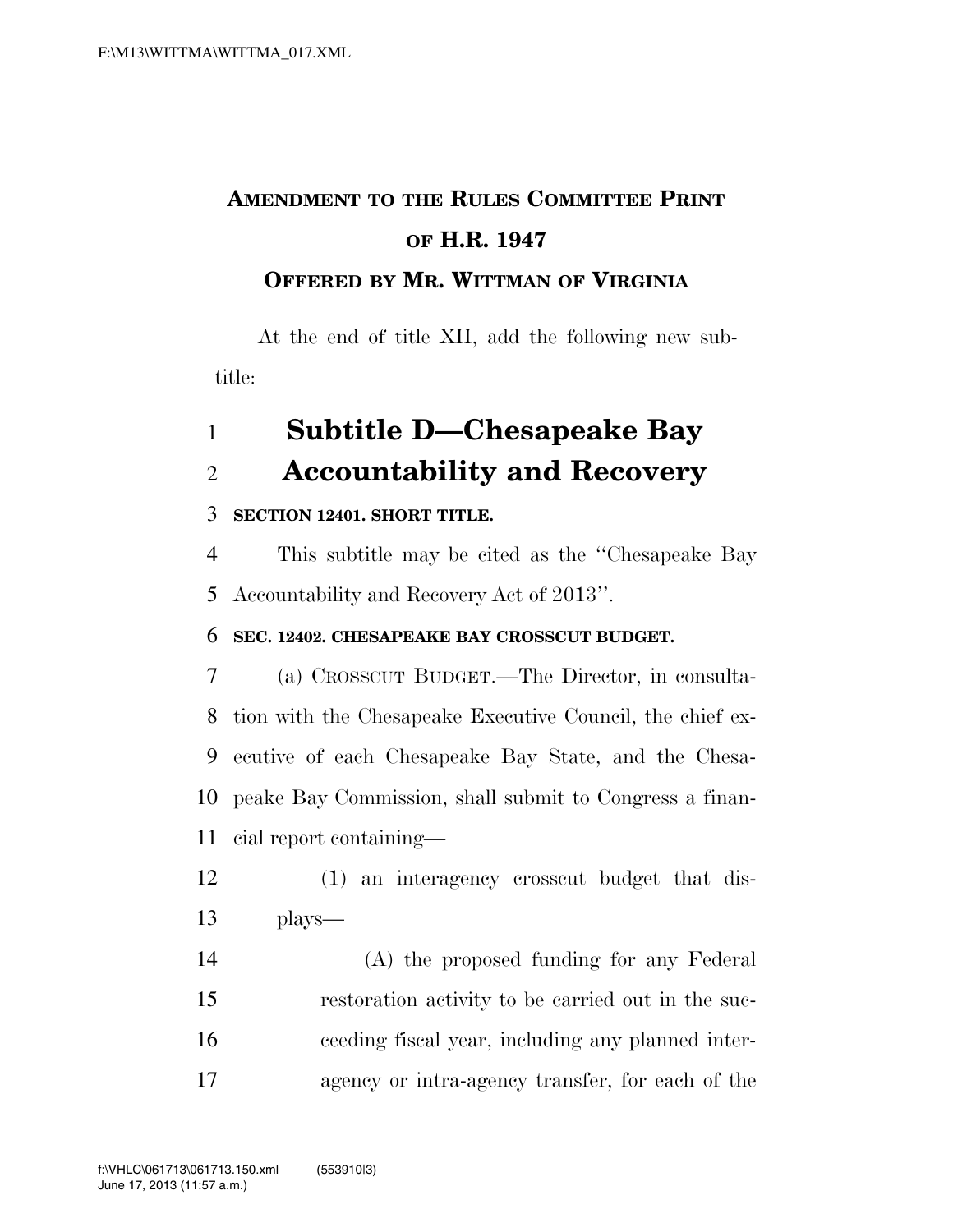| $\mathbf{1}$   | Federal agencies that carry out restoration ac-       |
|----------------|-------------------------------------------------------|
| $\overline{2}$ | tivities;                                             |
| 3              | (B) to the extent that information is avail-          |
| $\overline{4}$ | able, the estimated funding for any State res-        |
| 5              | toration activity to be carried out in the suc-       |
| 6              | ceeding fiscal year;                                  |
| 7              | (C) all expenditures for Federal restoration          |
| 8              | activities from the preceding 2 fiscal years, the     |
| 9              | current fiscal year, and the succeeding fiscal        |
| 10             | year; and                                             |
| 11             | (D) all expenditures, to the extent that in-          |
| 12             | formation is available, for State restoration ac-     |
| 13             | tivities during the equivalent time period de-        |
| 14             | scribed in subparagraph $(C)$ ;                       |
| 15             | $(2)$ a detailed accounting of all funds received     |
| 16             | and obligated by all Federal agencies for restoration |
| 17             | activities during the current and preceding fiscal    |
| 18             | years, including the identification of funds which    |
| 19             | were transferred to a Chesapeake Bay State for res-   |
| 20             | toration activities;                                  |
| 21             | $(3)$ to the extent that information is available,    |
| 22             | a detailed accounting from each State of all funds    |
| 23             | received and obligated from a Federal agency for      |
| 24             | restoration activities during the current and pre-    |
| 25             | ceding fiscal years; and                              |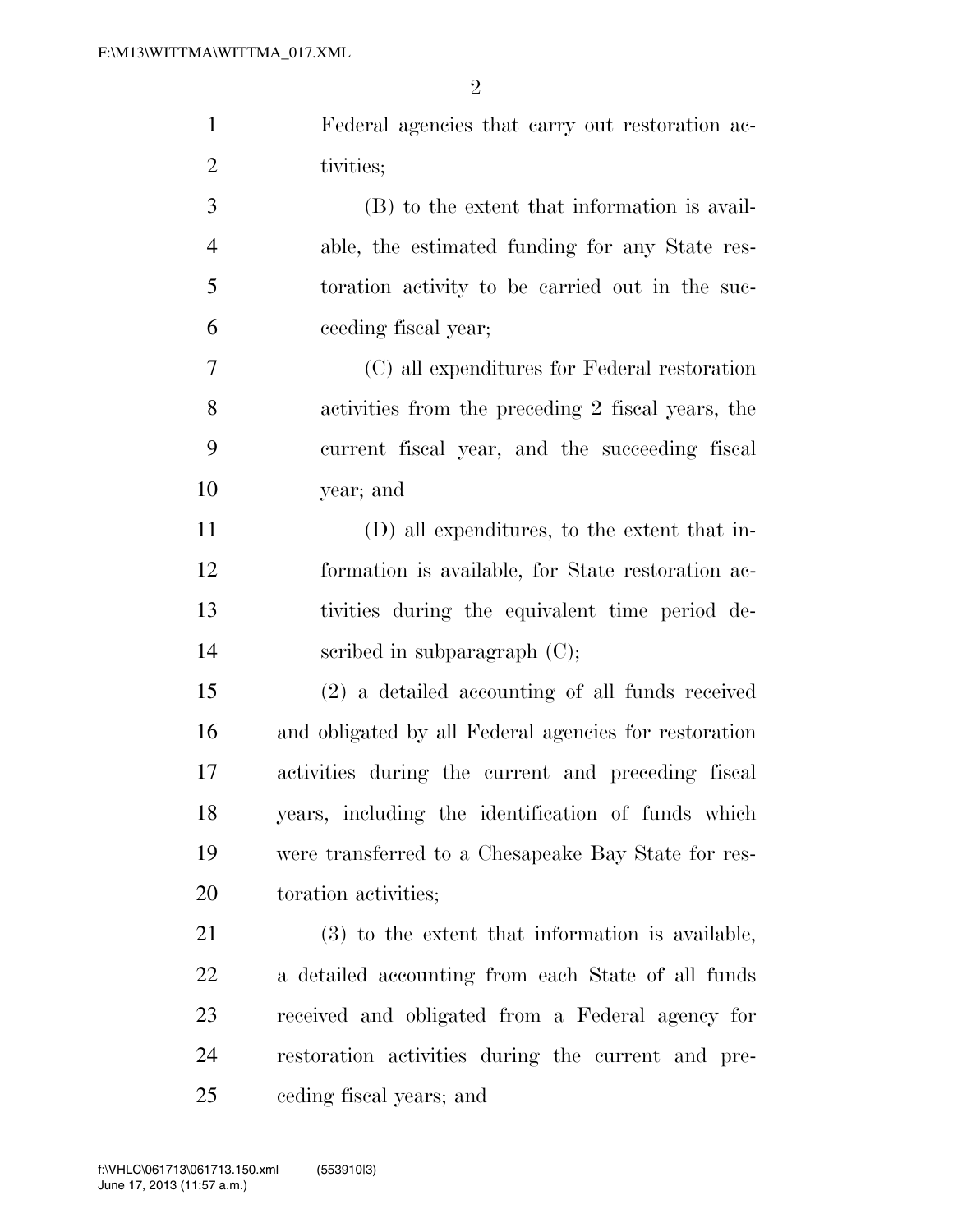| $\mathbf{1}$   | (4) a description of each of the proposed Fed-          |
|----------------|---------------------------------------------------------|
| $\overline{2}$ | eral and State restoration activities to be carried out |
| 3              | in the succeeding fiscal year (corresponding to those   |
| $\overline{4}$ | activities listed in subparagraphs (A) and (B) of       |
| 5              | paragraph $(1)$ ), including the-                       |
| 6              | (A) project description;                                |
| 7              | (B) current status of the project;                      |
| 8              | (C) Federal or State statutory or regu-                 |
| 9              | latory authority, programs, or responsible agen-        |
| 10             | cies;                                                   |
| 11             | (D) authorization level for appropriations;             |
| 12             | (E) project timeline, including benchmarks;             |
| 13             | (F) references to project documents;                    |
| 14             | (G) descriptions of risks and uncertainties             |
| 15             | of project implementation;                              |
| 16             | adaptive management actions<br>(H)<br><b>or</b>         |
| 17             | framework;                                              |
| 18             | (I) coordinating entities;                              |
| 19             | $(J)$ funding history;                                  |
| 20             | $(K)$ cost sharing; and                                 |
| 21             | (L) alignment with existing Chesapeake                  |
| 22             | Bay Agreement and Chesapeake Executive                  |
| 23             | Council goals and priorities.                           |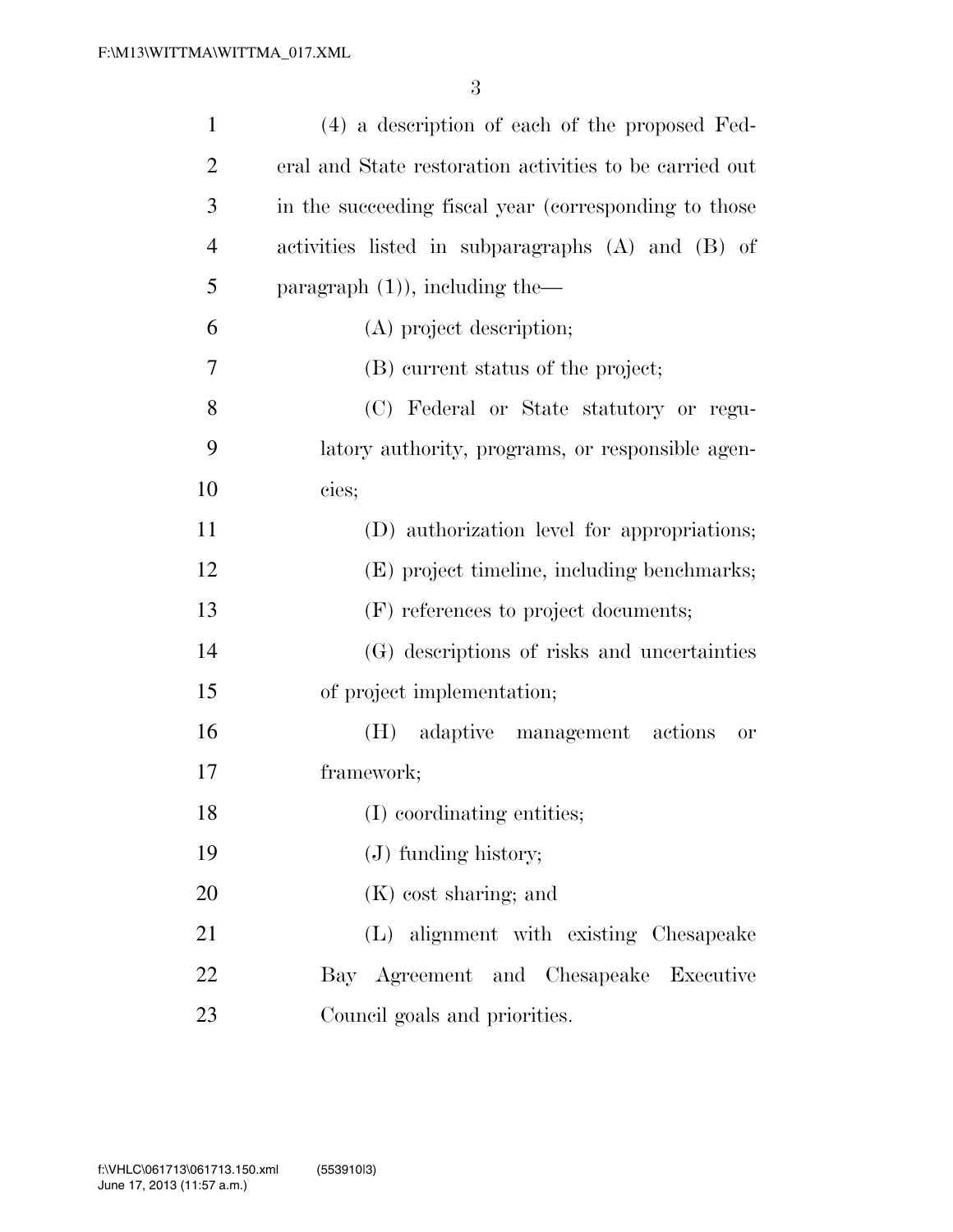(b) MINIMUM FUNDING LEVELS.—The Director shall only describe restoration activities in the report required under subsection (a) that—

 (1) for Federal restoration activities, have fund- ing amounts greater than or equal to \$100,000; and (2) for State restoration activities, have funding amounts greater than or equal to \$50,000.

 (c) DEADLINE.—The Director shall submit to Con- gress the report required by subsection (a) not later than 30 days after the submission by the President of the Presi-dent's annual budget to Congress.

 (d) REPORT.—Copies of the financial report required by subsection (a) shall be submitted to the Committees on Appropriations, Natural Resources, Energy and Com- merce, and Transportation and Infrastructure of the House of Representatives and the Committees on Appro- priations, Environment and Public Works, and Commerce, Science, and Transportation of the Senate.

 (e) EFFECTIVE DATE.—This section shall apply be- ginning with the first fiscal year after the date of enact- ment of this Act for which the President submits a budget to Congress.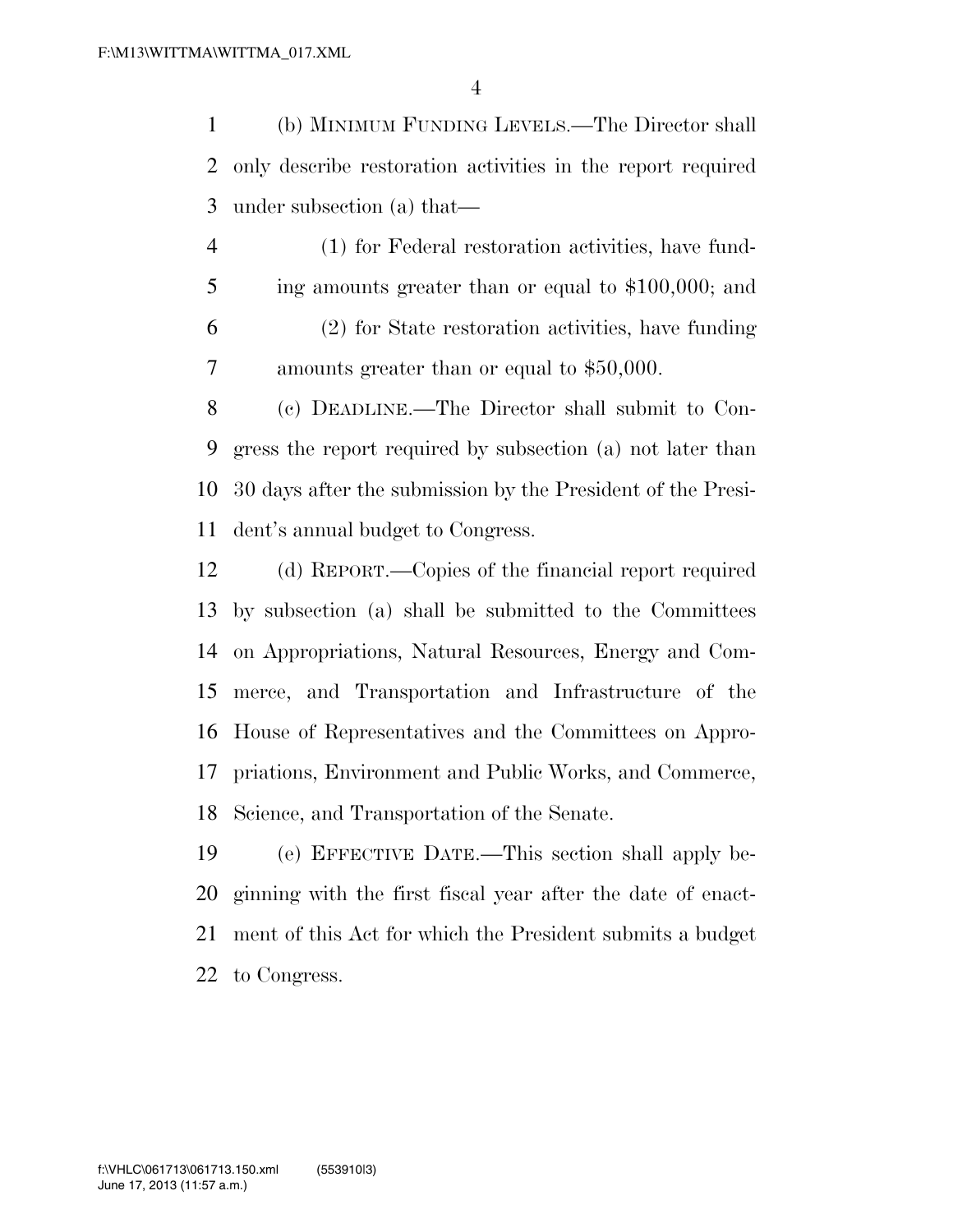### **SEC. 12403. RESTORATION THROUGH ADAPTIVE MANAGE-MENT.**

 (a) IN GENERAL.—Not later than 1 year after the date of enactment of this Act, the Administrator, in con- sultation with other Federal and State agencies, and with the participation of stakeholders, shall develop a plan to provide technical and financial assistance to Chesapeake Bay States to employ adaptive management in carrying out restoration activities in the Chesapeake Bay water-shed.

 (b) PLAN DEVELOPMENT.—The plan referred to in subsection (a) shall include—

 (1) specific and measurable objectives to im- prove water quality, habitat, and fisheries identified by Chesapeake Bay States;

(2) a process for stakeholder participation;

 (3) monitoring, modeling, experimentation, and other research and evaluation technical assistance requested by Chesapeake Bay States;

 (4) identification of State restoration activities planned by Chesapeake Bay States to attain the State's objectives under paragraph (1);

 (5) identification of Federal restoration activi- ties that could help a Chesapeake Bay State to at-25 tain the State's objectives under paragraph (1);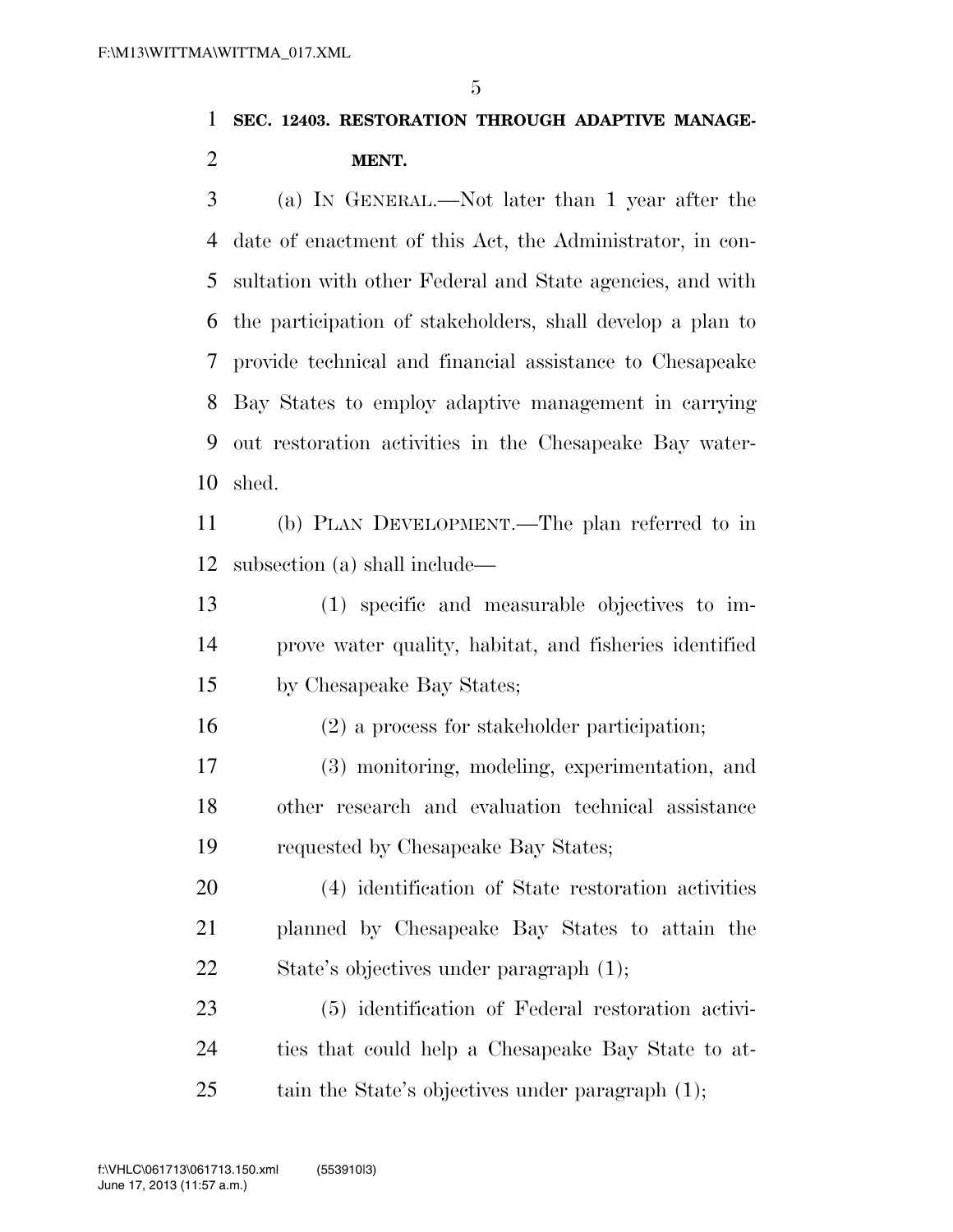(6) recommendations for a process for modifica- tion of State and Federal restoration activities that have not attained or will not attain the specific and measurable objectives set forth under paragraph (1); and

 (7) recommendations for a process for inte- grating and prioritizing State and Federal restora- tion activities and programs to which adaptive man-agement can be applied.

 (c) IMPLEMENTATION.—In addition to carrying out Federal restoration activities under existing authorities and funding, the Administrator shall implement the plan developed under subsection (a) by providing technical and financial assistance to Chesapeake Bay States using re- sources available for such purposes that are identified by the Director under section 12402.

 (d) UPDATES.—The Administrator shall update the plan developed under subsection (a) every 2 years.

(e) REPORT TO CONGRESS.—

20 (1) IN GENERAL.—Not later than 60 days after the end of a fiscal year, the Administrator shall transmit to Congress an annual report on the imple- mentation of the plan required under this section for such fiscal year.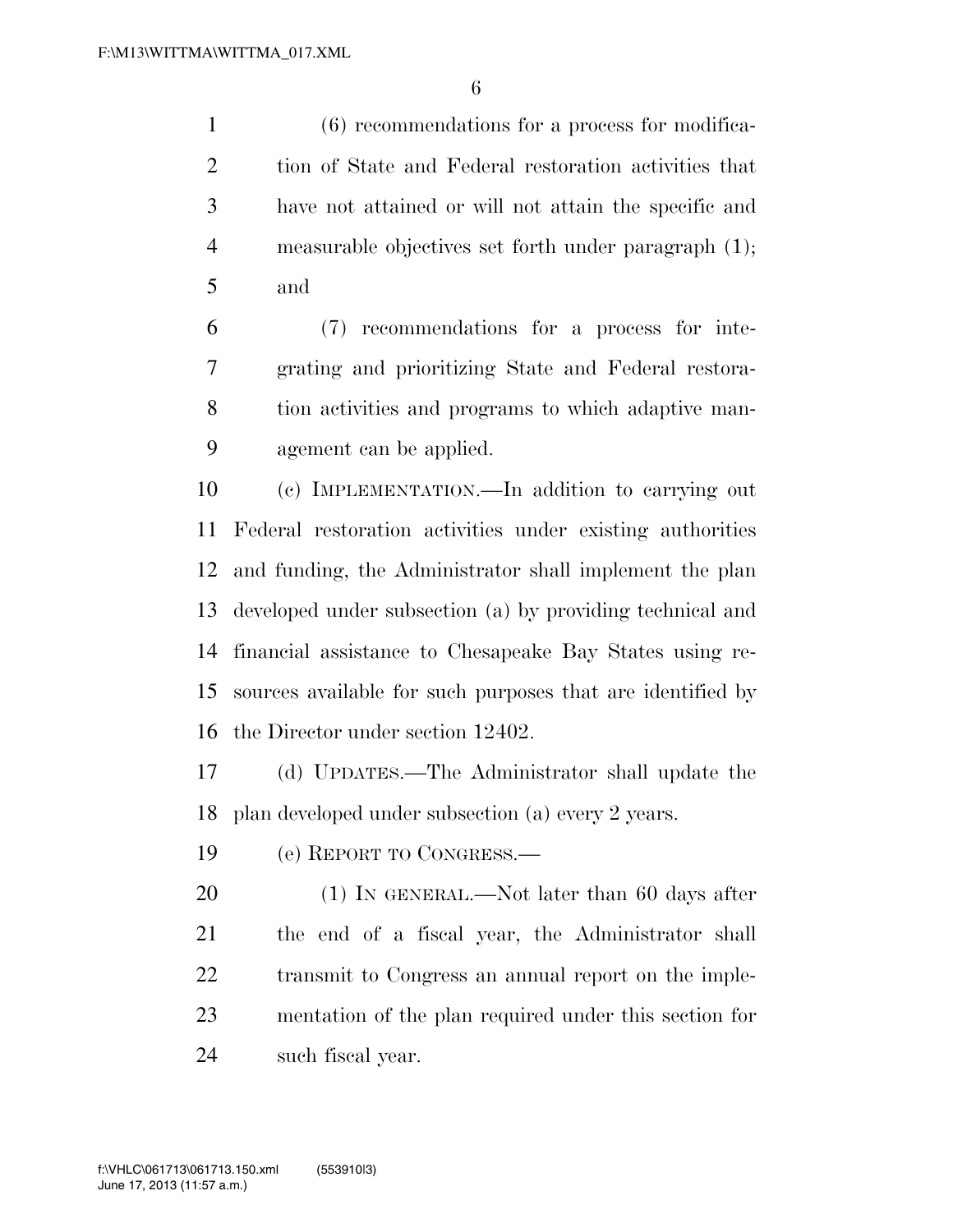(2) CONTENTS.—The report required under paragraph (1) shall contain information about the application of adaptive management to restoration activities and programs, including level changes im- plemented through the process of adaptive manage-ment.

 (3) EFFECTIVE DATE.—Paragraph (1) shall apply to the first fiscal year that begins after the date of enactment of this Act.

 (f) INCLUSION OF PLAN IN ANNUAL ACTION PLAN AND ANNUAL PROGRESS REPORT.—The Administrator shall ensure that the Annual Action Plan and Annual Progress Report required by section 205 of Executive Order 13508 includes the adaptive management plan out-lined in subsection (a).

### **SEC. 12404. INDEPENDENT EVALUATOR FOR THE CHESA-PEAKE BAY PROGRAM.**

 (a) IN GENERAL.—There shall be an Independent Evaluator for restoration activities in the Chesapeake Bay watershed, who shall review and report on restoration ac- tivities and the use of adaptive management in restoration activities, including on such related topics as are suggested by the Chesapeake Executive Council.

(b) APPOINTMENT.—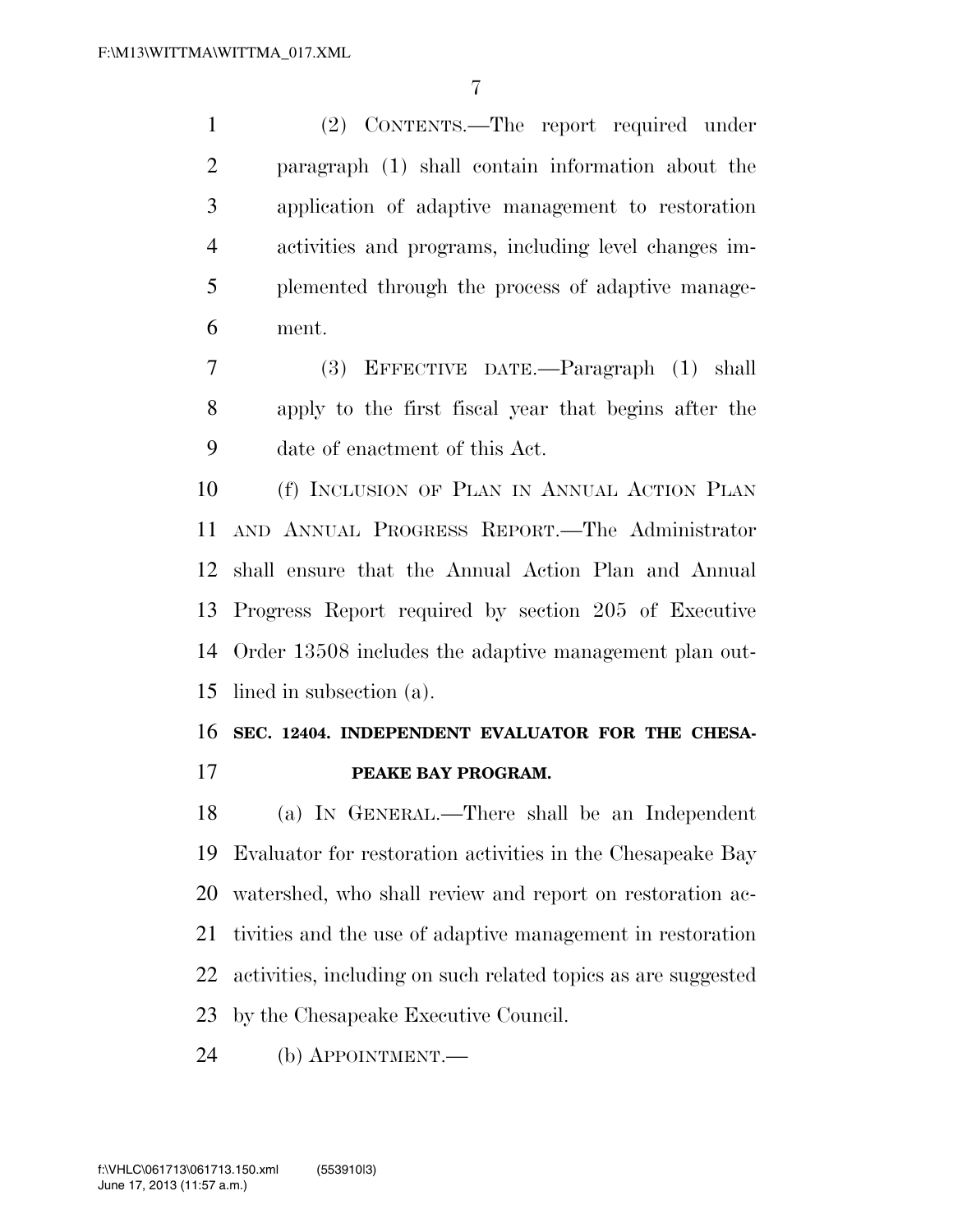(1) IN GENERAL.—The Independent Evaluator shall be appointed by the Administrator from among nominees submitted by the Chesapeake Executive Council.

 (2) NOMINATIONS.—The Chesapeake Executive Council may submit to the Administrator 4 nomi- nees for appointment to any vacancy in the office of the Independent Evaluator.

 (c) REPORTS.—The Independent Evaluator shall sub- mit a report to the Congress every 2 years in the findings and recommendations of reviews under this section.

 (d) CHESAPEAKE EXECUTIVE COUNCIL.—In this sec- tion, the term ''Chesapeake Executive Council'' has the meaning given that term by section 307 of the National Oceanic and Atmospheric Administration Authorization Act of 1992 (Public Law 102–567; 15 U.S.C. 1511d).

#### **SEC. 12405. DEFINITIONS.**

In this subtitle, the following definitions apply:

 (1) ADAPTIVE MANAGEMENT.—The term ''adaptive management'' means a type of natural re- source management in which project and program decisions are made as part of an ongoing science- based process. Adaptive management involves test- ing, monitoring, and evaluating applied strategies and incorporating new knowledge into programs and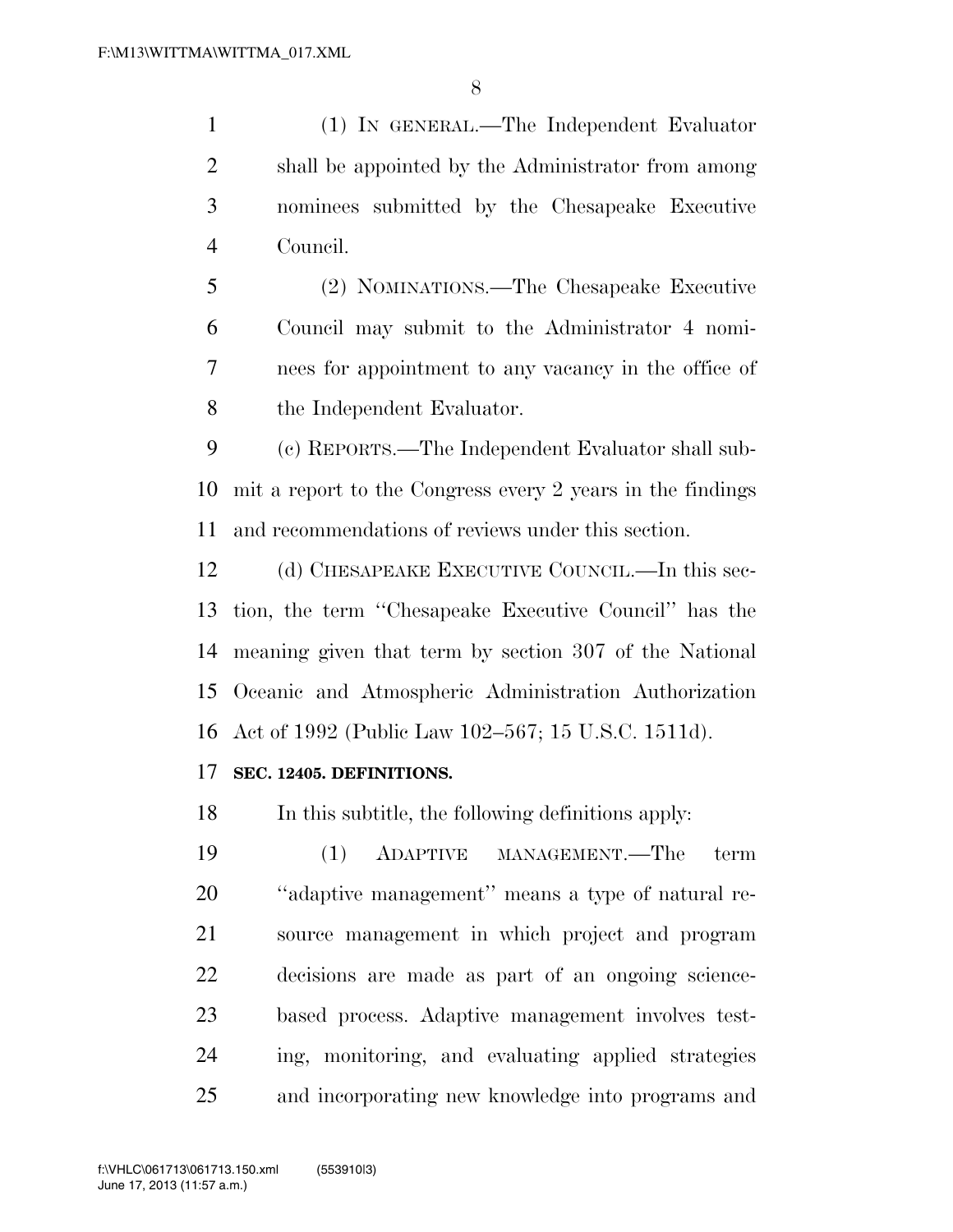restoration activities that are based on scientific findings and the needs of society. Results are used to modify management policy, strategies, practices, programs, and restoration activities.

 (2) ADMINISTRATOR.—The term ''Adminis- trator'' means the Administrator of the Environ-mental Protection Agency.

 (3) CHESAPEAKE BAY STATE.—The term ''Chesapeake Bay State'' or ''State'' means the States of Maryland, West Virginia, Delaware, and New York, the Commonwealths of Virginia and Pennsylvania, and the District of Columbia.

 (4) CHESAPEAKE BAY WATERSHED.—The term ''Chesapeake Bay watershed'' means the Chesapeake Bay and the geographic area, as determined by the Secretary of the Interior, consisting of 36 tributary basins, within the Chesapeake Bay States, through which precipitation drains into the Chesapeake Bay.

 (5) CHIEF EXECUTIVE.—The term ''chief exec- utive'' means, in the case of a State or Common- wealth, the Governor of each such State or Common- wealth and, in the case of the District of Columbia, the Mayor of the District of Columbia.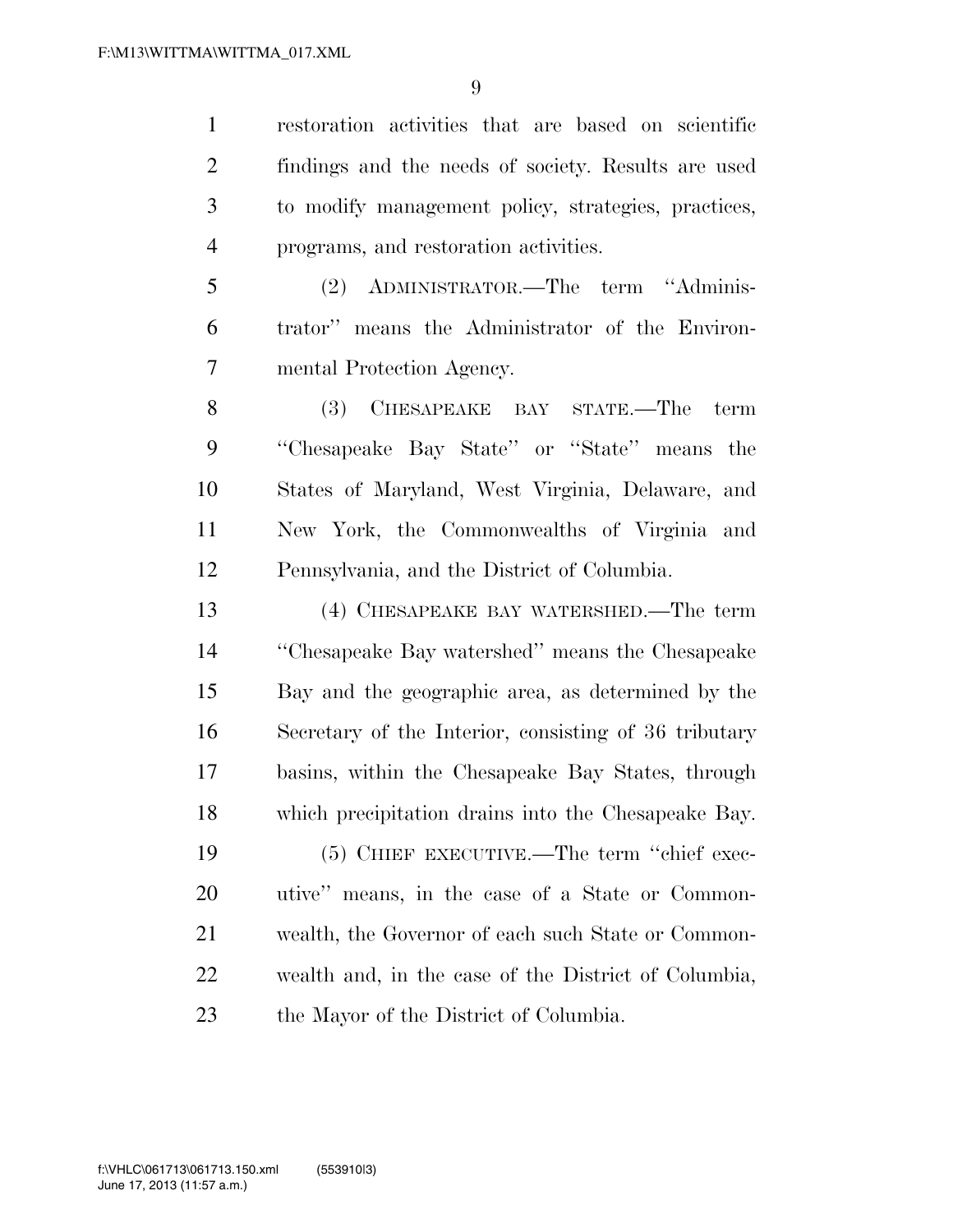(6) DIRECTOR.—The term ''Director'' means the Director of the Office of Management and Budg-et.

 (7) STATE RESTORATION ACTIVITIES.—The term ''State restoration activities'' means any State programs or projects carried out under State author- ity that directly or indirectly protect, conserve, or re- store living resources, habitat, water resources, or water quality in the Chesapeake Bay watershed, in- cluding programs or projects that promote respon- sible land use, stewardship, and community engage- ment in the Chesapeake Bay watershed. Restoration activities may be categorized as follows: (A) Physical restoration.

- (B) Planning.
- (C) Feasibility studies.
- (D) Scientific research.
- (E) Monitoring.
- (F) Education.
- (G) Infrastructure development.

 (8) FEDERAL RESTORATION ACTIVITIES.—The term ''Federal restoration activities'' means any Federal programs or projects carried out under ex- isting Federal authority that directly or indirectly protect, conserve, or restore living resources, habitat,